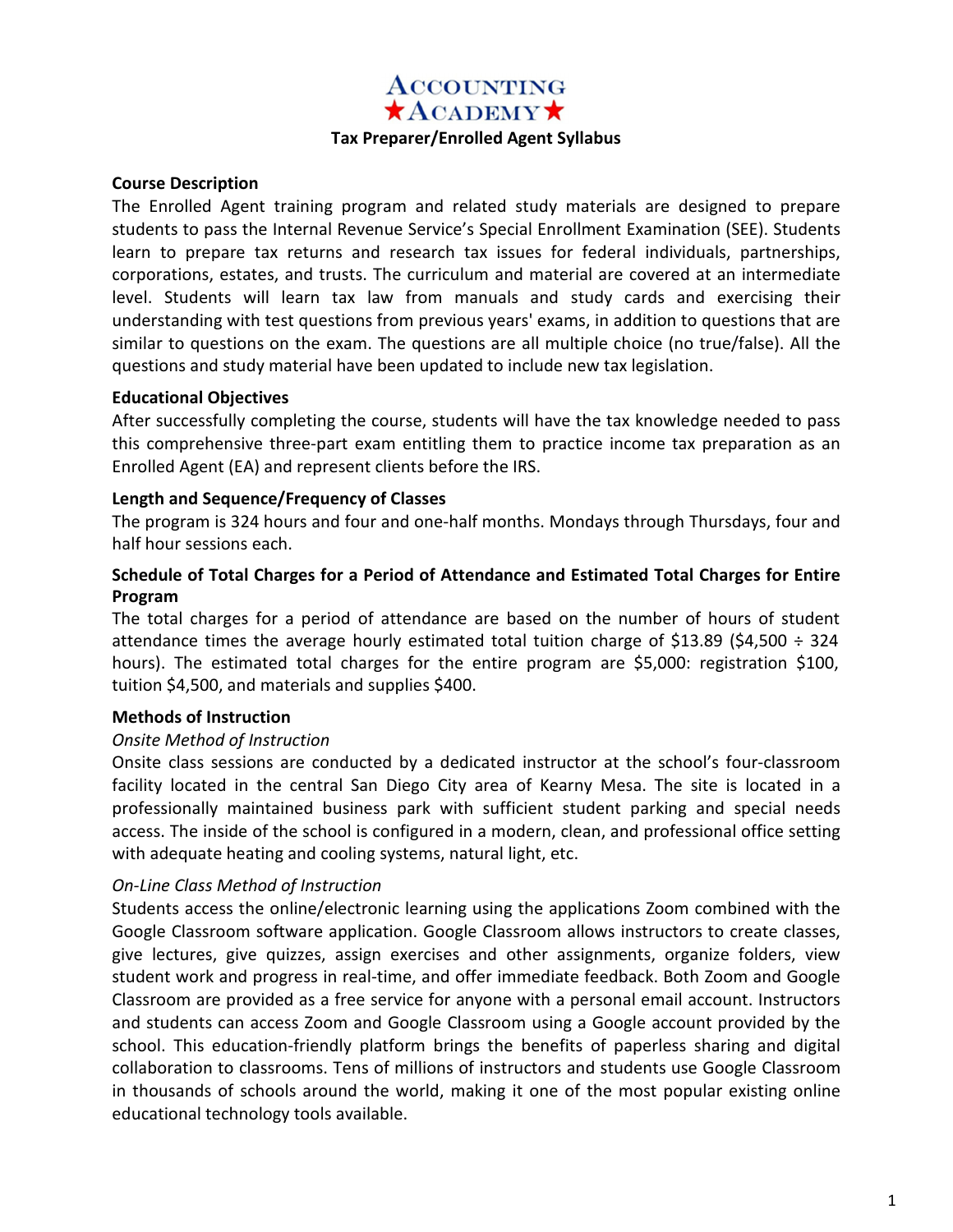# **ACCOUNTING**  $\star$ ACADEMY $\star$

#### **Tax Preparer/Enrolled Agent Syllabus - Continued**

#### **Training Resources and Materials**

The training program utilizes third-party training materials for both the onsite and online programs. The third-party educational materials were developed by Surgent Professional Education, the largest independent provider of continuing education for colleges, universities, CPAs, and other financial professionals in the United States. Surgent is registered with the National Association of State Boards of Accountancy (NASBA) as a sponsor of CPE on the National Registry of CPE Sponsors and as a QAS Self-Study provider, as well as an approved Continuing Education provider by the IRS, the CFP® Board, and CTEC. Our courses are accepted for CPE credit in all 50 states and in Washington, D.C. The instructor and students use Surgent's Enrolled Agent review Premier Pass comprehensive training resources and materials.

#### **Process for Access to Online Training Resources and Materials**

Surgent's proprietary curriculum and training materials, including quizzes, exercises, worksheets, and other resources are available to the instructor and the students in both hard copy manuals and online.

### **Program Syllabus-Sequential Outline of Subject Matter, Skills to be Learned**

#### *PART ONE - INDIVIDUALS*

*Week 1-Chapter 1:* Income Tax Return; Filing Requirements; U.S Citizens and Residents Living Outside the U.S.; Dependents; Nonresident Aliens; Extensions of Time to File; Filing Status; Personal Exemptions and Dependents.

*Week 2-Chapter 2:* Income; Wages, Salaries, Tips, and other Earnings; Interest Income; Dividends and Other Corporate Distributions; Rental Income and Expenses; Passive Activities; Retirement Plans, Pensions, and Annuities; Traditional IRAs; Roth IRAs; Social Security; Foreign Source Income & Foreign Earned Income Exclusion; Other Income; Canceled Debts; Bartering; Partnership Income; Court Awards and Damages; Scholarships and Fellowships.

*Week 3-Chapter 3:* Gains and Losses; Basis of Property; Purchase of Property; Property Received by Gift; Inherited Property; Property Received for Services; Stock Dividends, Rights and Splits; Property Transfers Between Spouses; Capital Gains and Losses; Holding Period; Net Capital Gain Computation; Gifted Property Sales; Sale of Inherited Property; Capital Loss Limitations and Carryovers; Nonbusiness Bad Debt; Section 1244 Stock; Sale to Related Parties; Installment Sales; and Sale of Residence.

*Week 4-Chapter 4:* Adjustments to Income; Individual Retirement Arrangements (IRAs); Qualified Plans; Simplified Employee Pension; 401(k) Plans; Moving Expenses; Alimony and Child Support; Health Savings Account; Student Loan Deduction; Tuition and Fees Deduction; Penalty on Early Withdrawal; Other Adjustments to Income.

*Week 5-Chapter 5:* Standard Deductions and Itemized Deductions; Medical Expenses; Taxes; Interest Expenses; Charitable Contributions; Nonbusiness Casualty and Theft Losses; Employee Business Expenses; Work-Related Education Expenses; Miscellaneous Itemized Deductions.

*Week 6-Chapter 6:* Credits; Earned Income Credit (EIC); Child and Dependent Credit; Child Tax Credit; Education Credits; Credit for the Elderly or the Disabled; Foreign Tax Credit; Adoption Credit; Retirement Savings Contributions; Credit for Prior Year Minimum Tax.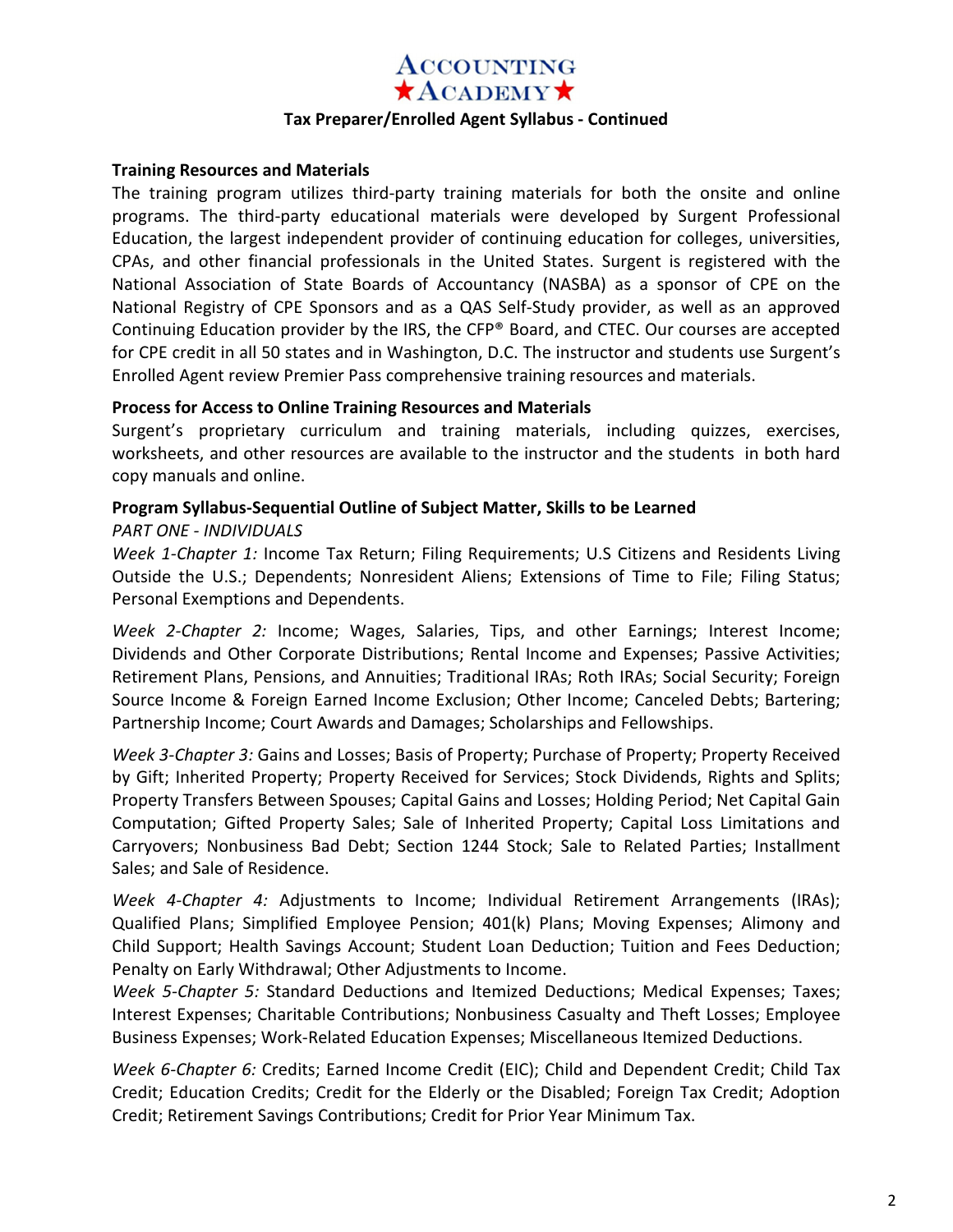### **ACCOUNTING**

 $\star$ ACADEMY $\star$ 

#### **Tax Preparer/Enrolled Agent Syllabus - Continued**

*Week 7-Chapters 7 and 8:* Taxes; Alternative Minimum Tax; Self-Employment Tax; Household Employment Taxes; Estimated Tax Payments; Estate and Gift Tax; Estate Tax Return; Gift Tax Return.

#### *PART TWO - BUSINESSES*

*Week 8-Chapter 1:* Business Entities; Employer Identification Number; Accounting Periods; Accounting Methods; Cash Basis; Accrual Basis 8 Related Parties; Change in Accounting Method; Inventories; Uniform Capitalization Rules.

*Week 9-Chapter 2:* Partnerships; Formation; Family Partnerships; Filing Requirements; Organization Expenses; Tax Year; Partners' Distributive Share of Income, Expenses, Gains and Losses; Partnership Distribution; Partner's Gain/Loss; Partner's Basis-Distributed-Property; Transactions Between Partnership and Partners; Guaranteed Payments; Sale/Exchange of Property to Related Parties; Contribution of Property; Basis of Partner's Interest; Disposition of Partner's Interest; Sale, Exchange or Other Transfer; Unrealized Receivables/Inventory Items; Liquidation-Partner's Retirement or Death.

*Week 10-Chapter 3:* C Corporations; Businesses Taxed as Corporations; Property Exchanged for Stock; Services Exchanged for Stock; Return Filing and Payment Requirements; Estimated Tax Payments and Extensions; Organizational and Start-Up Expenses; Business Income and Deductions; Related Party Transactions; Dividends-Received Deduction; Below-Market Loans; Charitable Contributions; Capital Gains; Capital Losses; Net Operating Losses; Tax Calculations; Controlled Group of Corporations; Earnings and Profits; Reconciliation of Income (Schedule M-1); Accumulated Earnings Tax; Distributions to Shareholders; Reporting Dividends and Other Distributions; Withholding Taxes; Stock Redemptions; Corporate Liquidations.

*Week 11-Chapters 4 and 5:* S Corporations; The Election; Termination of S Corporation Status; Shareholder's Basis; Losses; Capital Gains; Pass Through Items; Taxes; Distributions to Shareholders; Business Income and Expenses; Information Returns; Self-Employment Income; Employees' Pay; Interest Expenses; Bad Debts; Travel and Entertainment; Insurance Expenses; Business Gifts; Casualty and Theft Losses; Taxes; Rent Expense; Other Business Expenses; Depreciation, and Depletion Deduction; Depreciable Property; Section 179 Deduction; Depletion; General Business Credit; Work Opportunity Credit; Credit for Small Employer Pension Startup Costs; Disabled Access Credit; Employer-Provided Childcare Facilities and Service Credit; Limitation on Losses; Net Operating Losses; Not-for-profit; Passive Activity Limits; At-Risk Rules.

*Week 12-Chapter 6:* Business Assets; Basis of Property; Purchase of Property; Property Received by Gift; Inherited Property; Property Received for Services; Property Received in Nontaxable Transactions; Stock Dividends, Rights and Splits; Property Transfers Between Spouses; Adjustments to Basis; Goodwill; Gains and Losses on Sales of Business Property; Section 1231 Property; Section 1245 Property; Section 1250 Property; Nontaxable Property Transactions.